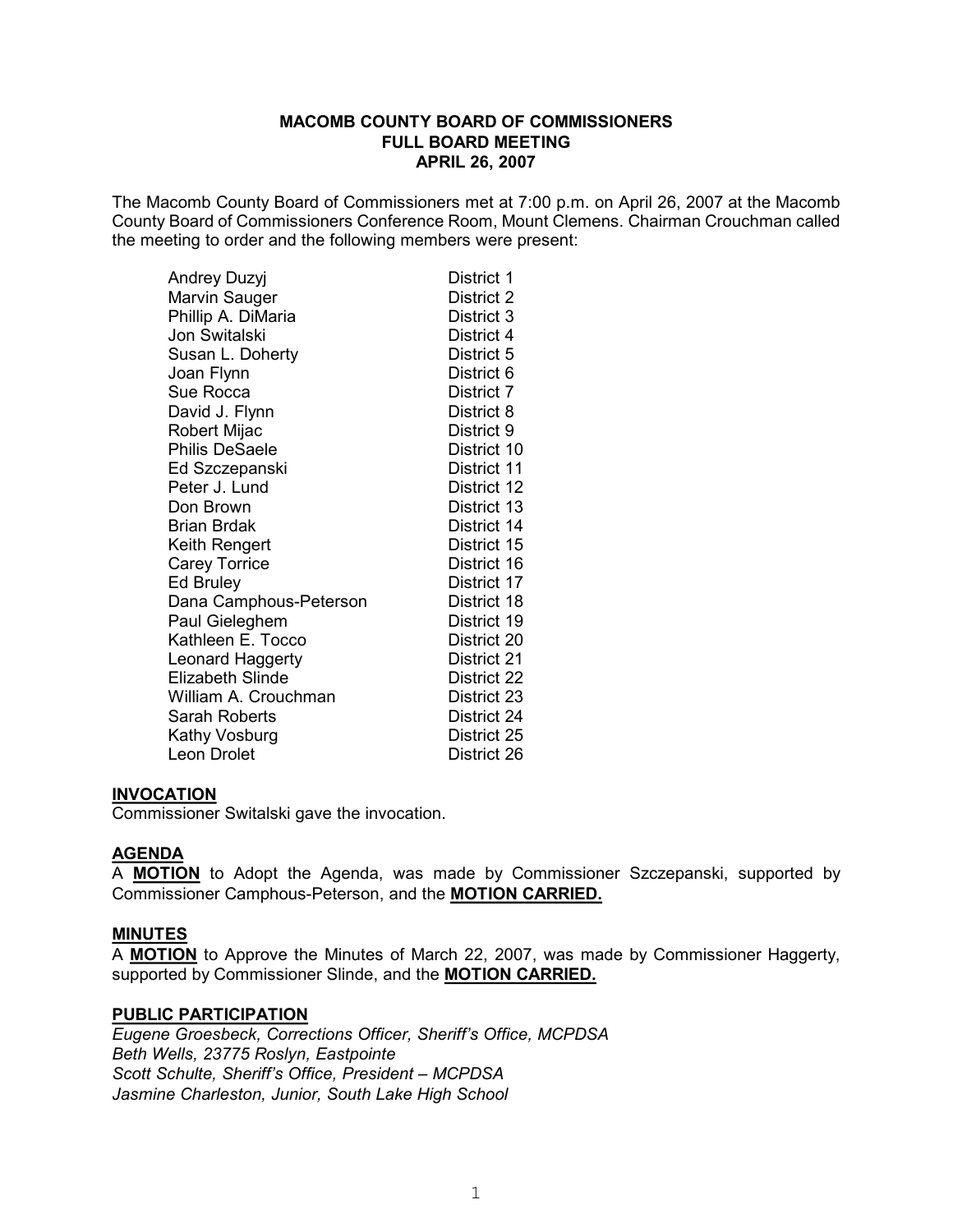## *COMMITTEE REPORTS*

## *JUSTICE AND PUBLIC SAFETY COMMITTEE – April 16, 2007*

The clerk read recommendations from the Justice and Public Safety Committee and a **MOTION** was made by Chair Rengert, supported by Vice Chair Brdak, to adopt the committee recommendations.

- 1. Approve the purchase of 40 Motorola Model XTS 1500 800 MHz portable radios for the Sheriff's Reserve Officers at a cost not to exceed \$64,208. Funds are available for this purchase through the Sheriff's ETSC (Emergency Telephone Service Committee) fund account.
- 2. Approve a memorandum of understanding between the City of Sterling Heights and Macomb County permitting Sterling Heights to use the microwave system of the Macomb County Public Safety Communications System.
- 3. Accept an allocation of \$22,950 under the 2006 Homeland Security grant program for expenses incurred for attendance at the 2007 Great Lakes Homeland Security Conference in Grand Rapids.
- 4. Accept and enter into the Southeast Michigan Mutual Aid Agreement.
- 5. Authorize Macomb County Community Corrections to apply for continuation grant funding from the Michigan Department of Corrections/Office of Community Corrections to maintain staff and program operations for FY 2008. The grant request is \$1,844,000. The annual grant from the Michigan Department of Corrections/Office of Community Corrections is entirely state-funded and requires no local match funds.

## **THE MOTION CARRIED.**

## *LEGISLATIVE AND ADMINISTRATIVE SERVICES COMMITTEE – April 16, 2007*

The clerk read recommendations from the Legislative and Administrative Services Committee and a **MOTION** was made by Chair Lund, supported by Vice Chair Switalski, to adopt the committee recommendations.

- 1. Accept \$400,923 in remonumentation program grant funds provided by the State of Michigan, Office of Land Survey and Remonumentation and authorize its inclusion in the Macomb County remonumentation budget and file the status report detailing the work completed through the Macomb County remonumentation program from 1993 2006.
- 2. Recommend that the Board of Commissioners approve the following miscellaneous department requests:

Two desktop computers and two MS-Office Professional licenses for the Friend of the Court at a cost not to exceed \$3,274; 67% reimbursable from CRP; funding is available in the it capital fund;

One Nextel 7520 for the Macomb County Information Technology Department at a one-time cost of  $$149.99$  and monthly access charge of  $$57.99$ ; funding is available in the telecommunications fund;

20 Symantec system recovery licenses for the Information Technology Department at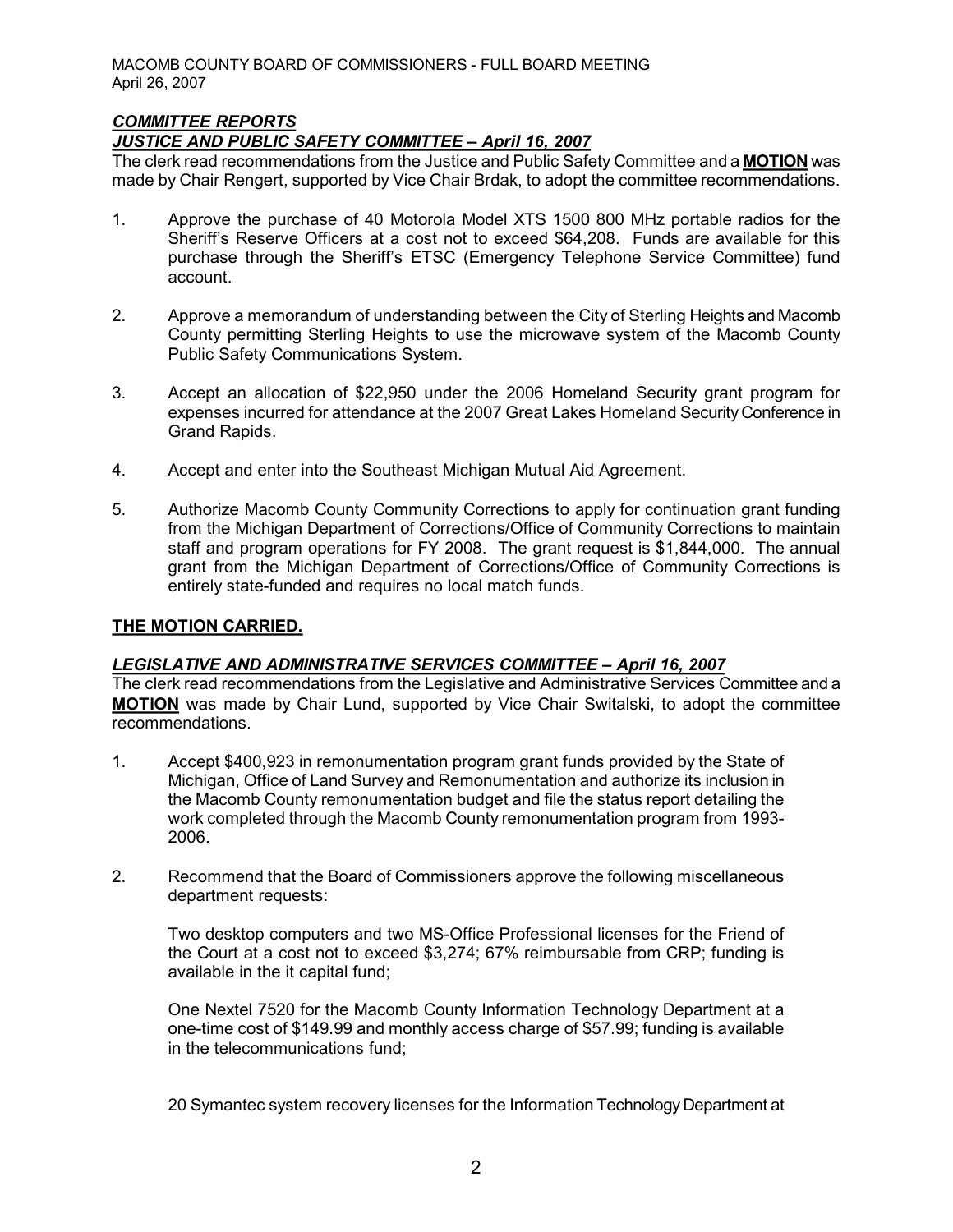a cost not to exceed \$13,300; funding is available in the it capital fund;

One Attachmate Installer license for the Information Technology Department at a cost not to exceed \$1,192; funding is available in the it capital fund;

One laptop computer, one Microsoft Office license, one Zone Alarm Pro 5 license, one Lavasoft Ad-Aware, and one Sprint Nextel wireless air card for the Planning and Economic Development Department at a cost not to exceed \$2,111; funding is available in the Planning-Economic Development-Area Development, New Equipment fund; and a monthly access charge of \$49; funding is available in the telecommunications fund; and

One Dell laptop, two Microsoft Office Pro Plus licenses, one Terrasync professional license with Pathfinder Office software kit, one Groupwise license, one Winzip v11 license, one Nero 7 license, one Easy Media Creator 9 license, one Adobe Professional license, and one Arcview concurrent use license for the Public Works Office at a cost not to exceed \$8,711; funding is available in the it capital fund.

### **THE MOTION CARRIED.**

### *PLANNING & ECONOMIC DEVELOPMENT COMMITTEE – April 17, 2007*

The clerk read recommendations from the Planning and Economic Development Committee and a **MOTION** was made by Chair Vosburg**,** supported by Vice Chair Mijac, to adopt the committee recommendations.

Commissioner Brdak asked to separate Motion #3. There were **No** objections.

A vote was taken on the following:

- 1. Authorize to establish the project area, project district area, and appoint two neighborhood Economic Development Corporation (EDC) Directors to the Macomb County EDC for the purpose of providing industrial development revenue bond financing for AIM Plastics, Clinton Township.
- 2. Authorize the scheduling of a public hearing for the purpose of providing industrial development revenue bond financing for AIM Plastics, Clinton Township, on May 23, 2007 at the Finance Committee meeting.

#### **THE MOTION CARRIED.**

#### **SEPARATED MOTION**

3. Authorize the Department of Planning and Economic Development to issue a request for proposals (RFP) in order to hire a consultant to assist in the preparation of a strategic plan. (Record Duzyj **NO** vote from committee)

Commissioner Brdak opposed. Originally voted for this in committee, but realized it was a waste to expect employees to spend time putting out proposals when he had no intention of voting for this.

Commissioners Switalski, DeSaele, DiMaria, Slinde and Drolet put forth questions to Stephen Cassin, Executive Director of Planning.

**ROLL CALL VOTE**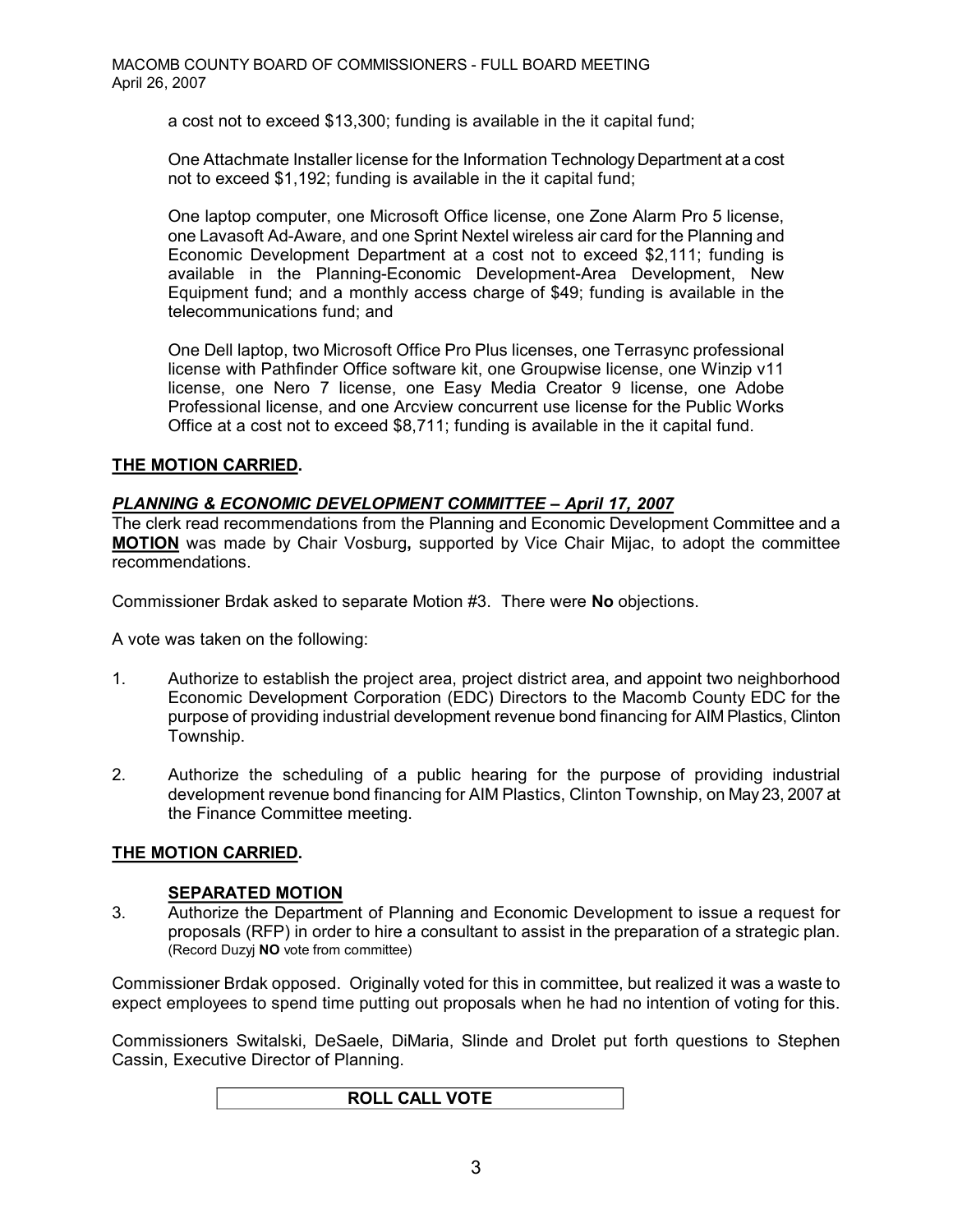| <b>NAME</b>        | <b>YES</b>                      | <b>NO</b>               |
|--------------------|---------------------------------|-------------------------|
| <b>BRDAK</b>       |                                 | X                       |
| <b>BROWN</b>       | X                               |                         |
| <b>BRULEY</b>      |                                 | X                       |
| CAMPHOUS-PETERSON  |                                 |                         |
| <b>DESAELE</b>     | $\frac{X}{X}$ $\frac{X}{X}$     |                         |
| <b>DIMARIA</b>     |                                 |                         |
| <b>DOHERTY</b>     |                                 |                         |
| <b>DROLET</b>      |                                 |                         |
| <b>DUZYJ</b>       |                                 | $\frac{x}{x}}{x}$       |
| FLYNN, D.          |                                 |                         |
| FLYNN, J.          | X                               |                         |
| <b>GIELEGHEM</b>   |                                 | $\overline{\mathsf{X}}$ |
| <b>HAGGERTY</b>    | $\frac{\mathsf{x}}{\mathsf{x}}$ |                         |
| <b>LUND</b>        |                                 |                         |
| <b>MIJAC</b>       |                                 | X                       |
| <b>RENGERT</b>     | X                               |                         |
| <b>ROBERTS</b>     |                                 | X                       |
| <b>ROCCA</b>       |                                 |                         |
| <b>SAUGER</b>      | $\frac{X}{X}$                   |                         |
| <b>SLINDE</b>      |                                 |                         |
| <b>SWITALSKI</b>   |                                 | Х                       |
| <b>SZCZEPANSKI</b> | $\frac{\mathsf{x}}{\mathsf{x}}$ |                         |
| <b>TOCCO</b>       |                                 |                         |
| <b>TORRICE</b>     |                                 | X                       |
| <b>VOSBURG</b>     | $\underline{\mathsf{X}}$        |                         |
| <b>CROUCHMAN</b>   | $\overline{\mathsf{x}}$         |                         |
| <b>TOTAL</b>       | 16                              | 10                      |

## **THE MOTION CARRIED.**

# *OPERATIONAL SERVICES COMMITTEE – April 18, 2007*

The clerk read the recommendations from the Operational Services Committee and a **MOTION** was made by Chair Joan Flynn**,** supported by Vice Chair Tocco, to adopt the committee recommendations.

Commissioner Torrice asked to separate Motion #3. There were **No** objections.

A vote was taken on the following:

1. Authorize payment for the following invoices:

| MEDICAL EXAMINER FACILITY | ERNCO, INC.                | 229.757.78 |  |
|---------------------------|----------------------------|------------|--|
| <b>MORGUE</b>             | EDMUND LONDON & ASS.       | 4,042.77   |  |
| JAIL M.H. HOLDING CELLS   | J.W. ADAMS DEVELOPMENT CO. | 12,575.70  |  |
| NEW PUBLIC WORKS BLDG     | PROJECT CONTROL SYSTEMS    | 366,930.00 |  |
| JAIL M.H. HOLDING CELLS   | WAKELY ASSOCIATES, INC.    | 500.36     |  |
| JUVENILE JUSTICE CTR.     | WAKELY ASSOCIATES, INC.    | 38,000.00  |  |
| NEW PUBLIC WORKS BLDG     | WAKELY ASSOCIATES, INC.    | 12,554.61  |  |
|                           |                            |            |  |

Further, funds are available in the capital budget.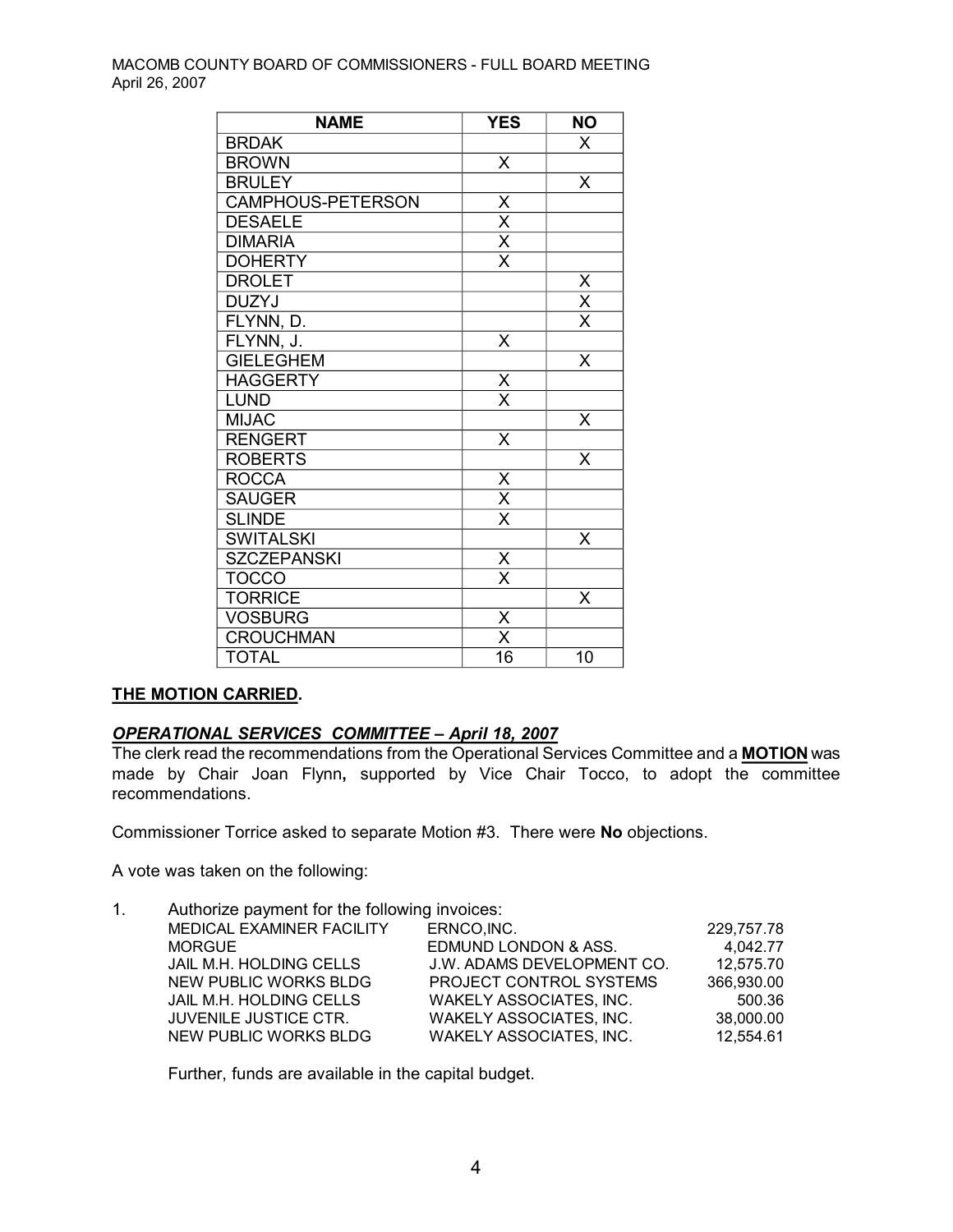MACOMB COUNTY BOARD OF COMMISSIONERS FULL BOARD MEETING April 26, 2007

2. Award the 2007 roofing program to the low bidder, Royal Roofing Company, Inc., in the amount of \$299,680; funds for this project are available in the capital budget.

## **THE MOTION CARRIED.**

## **SEPARATED MOTION**

3. Adopt the Macomb County Recreation and Open Space Plan 2007-2012, as amended, to service as a guide for existing and future Macomb County Parks & Recreation developments and qualify the county for additional grant fundings.

## **THE MOTION CARRIED.**

## *HEALTH SERVICES COMMITTEE – April 19, 2007*

The clerk read the recommendations from the Health Services Committee and a **MOTION** was made by Chair DeSaele, supported by Vice Chair Camphous-Peterson, to adopt the committee recommendations.

Commissioner Rengert asked to separate Motion #4. There were **No** objections.

A vote was taken on the following:

- 1. Support reauthorization of the Water Resources Development Act including language to provide financial assistance for the development and implementation of projects to restore and conserve Lake St. Clair.
- 2. Approve the Health Department's 2007-2008 Flu Program Plan.
- 3. Authorize the Health Department to apply for a Michigan Department of Environmental Quality Grant in the amount of \$19,320 for a Household Hazardous Waste Expanded Satellite Collection Program.

## **THE MOTION CARRIED.**

## **SEPARATED MOTION**

4. Approve the criteria and application form for request for exemption – living wage policy.

## **THE MOTION CARRIED.**

## *COMMUNITY SERVICES COMMITTEE – April 20, 2007*

The clerk read the recommendations from the Community Services Committee and a **MOTION** was made by Chair Tocco, supported by Vice Chair Drolet, to adopt the committee recommendations.

- 1. Authorize the Macomb County Community Services Agency to submit the Weatherization Assistance Program FY 07 local service plan.
- 2. Authorize MSU Extension to accept a grant with the United Way of Southeast Michigan for \$34,000 to expand and provide financial management and foreclosure education to Macomb County families from April 1, 2007 through March 30, 2008; a part-time Educator I and a parttime clerical will be hired to implement the expanded program; further, that the Board of Commissioners send a letter of support to Freddie Mac requesting a "don't borrow trouble" toolkit to be incorporated in this program.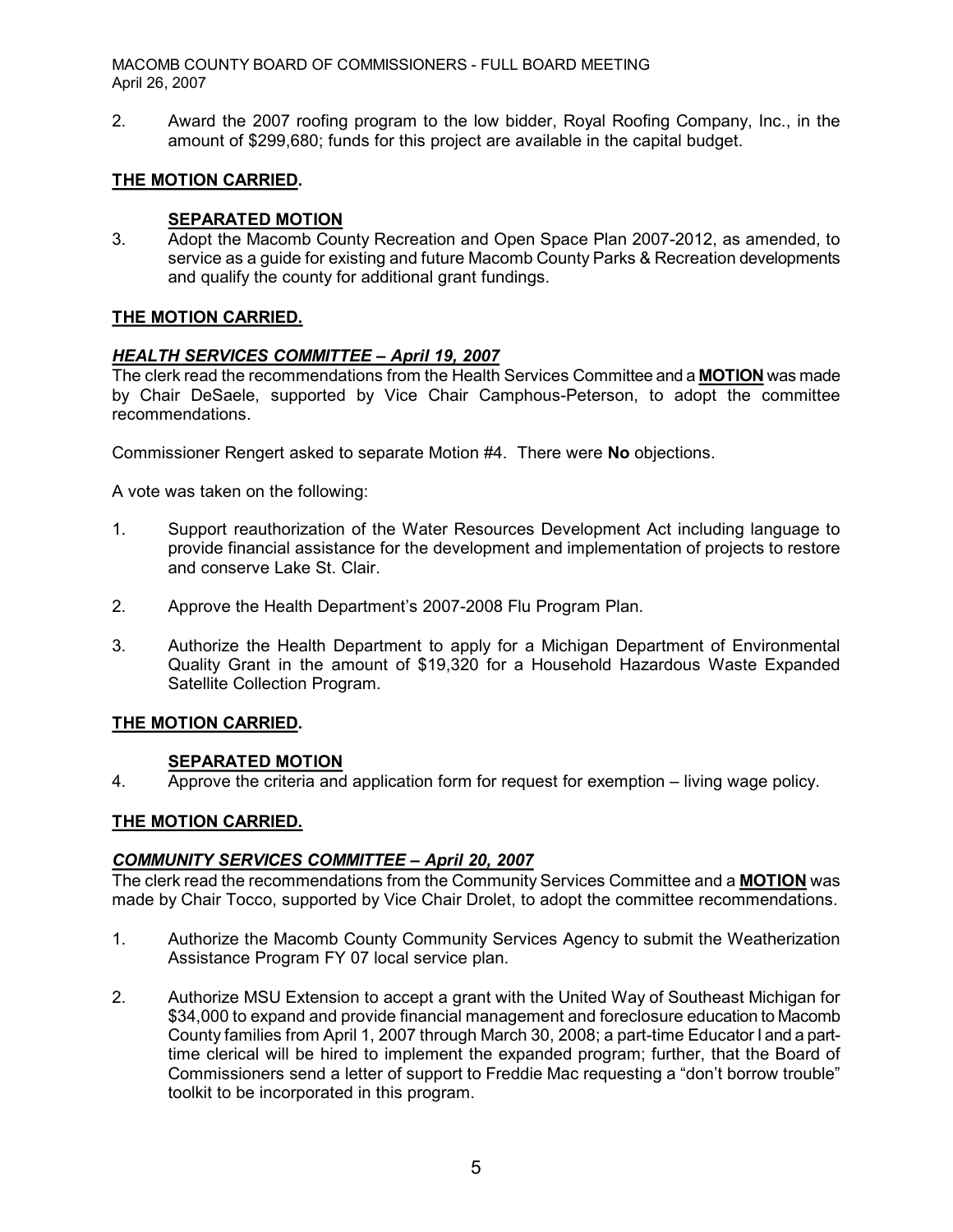### **THE MOTION CARRIED.**

#### *SENIOR CITIZENS COMMITTEE – April 20, 2007*

The clerk read the recommendations from the Senior Citizens Committee and a **MOTION** was made by Chairman Gieleghem, supported by Vice Chair Rocca, to adopt the committee recommendations.

- 1. Accept RMS Communications check #70380 in the amount of \$198 and check #70581 in the amount of \$122.50. Donations to offset costs and expenses at the July 17 and 18, 2007 AARP Training Conference held in the Verkuilen building, the August 15, 2007 Safe, Sound and Secure Conference held at the Warren Community Center, and the April 23, 2007 Crime Victims' Rights Week at MISD.
- 2. Accept two American Express gift cards totaling \$150. Gift cards will be used by the senior services Grandparents Raising Grandchildren program for the purchase of multiple gift cards for school supplies.
- 3. Accept memorandum of understanding between Mt. Calvary Lutheran church and Macomb County Department of Senior Citizen Services.

#### **THE MOTION CARRIED.**

#### *PERSONNEL COMMITTEE – April 23, 2007*

The clerk read the recommendations from the Personnel Committee and a **MOTION** was made by Chair Camphous-Peterson, supported by Vice Chair Duzyj, to adopt the committee recommendations.

Commissioner Bruley asked to separate Motion #2. There were **No** objections.

A vote was taken on the following:

| 1. | Approve the reconfirmation of the following vacancies: |                                                       |  |  |
|----|--------------------------------------------------------|-------------------------------------------------------|--|--|
|    |                                                        | TWO JAIL POPULATION SPECIALISTS COMMUNITY CORRECTIONS |  |  |
|    | ONE DICTATION CLERK                                    | FRIEND OF THE COURT                                   |  |  |
|    | ONE COMMUNITY HEALTH TECHNICIAN                        | <b>HEALTH</b>                                         |  |  |
|    | ONE PROGRAM MANAGER                                    | <b>HEALTH</b>                                         |  |  |
|    | ONE 1 <sup>ST</sup> DEPUTY REGISTER                    | PROBATE COURT - WILLS & ESTATES                       |  |  |
|    | ONE CHIEF INVESTIGATOR                                 | PROSECUTING ATTORNEY                                  |  |  |
|    | <b>ONE CASE MANAGER</b>                                | MACOMB/ST. CLAIR EMPLOYMENT &                         |  |  |
|    |                                                        | <b>TRAINING AGENCY</b>                                |  |  |

- 3. Approve the retitling of two positions in the office of Prosecuting Attorney: one Chief of Special Units & Homicides to Chief of Circuit Court & Special Units and one Assistant Prosecutor IV to Chief of Homicides.
- 4. Approve the reclassification of one vacant Typist Clerk IV position to Typist Clerk III and reconfirm the vacancy in the Circuit Court Department – Juvenile Division.
- 5. Concur in the recommendation of Corporation Counsel regarding an unfair labor practice charge, as outlined in an April 20, 2007 confidential memorandum. (Record Roberts abstained)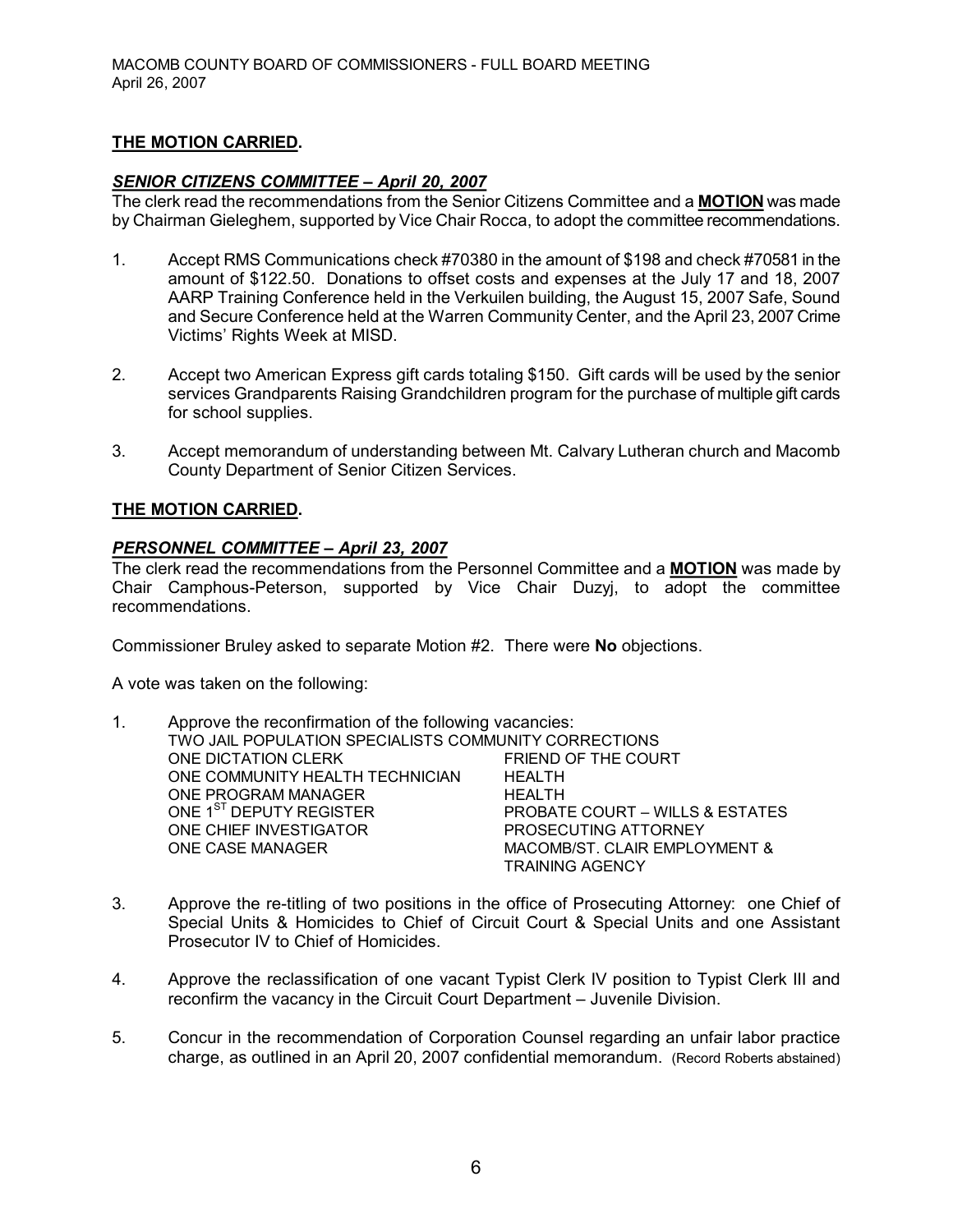MACOMB COUNTY BOARD OF COMMISSIONERS - FULL BOARD MEETING April 26, 2007

6. Approve ratification of a two year labor agreement with Service Employees' International Union, Local 79, from January 1, 2006 through December 31, 2007. (Record Switalskiabstained)

### **THE MOTION CARRIED.**

## **SEPARATED MOTION**

2. Approve the 2007 summer program allocation as recommended by the Human Resources Department Acting Director in an April 12, 2007 correspondence.

A **MOTION TO AMEND** was made by Commissioner Lund, supported by Commissioner Szczepanski that all departments be notified that this program will not be renewed for the '08 budget and if departments wish to have summer job help, they should request it in their '08 budget requests.

| <b>ROLL CALL</b>   |                                           |                         |
|--------------------|-------------------------------------------|-------------------------|
| <b>NAME</b>        | <b>YES</b>                                | <b>NO</b>               |
| <b>BRDAK</b>       |                                           | X                       |
| <b>BROWN</b>       | X                                         |                         |
| <b>BRULEY</b>      |                                           | X                       |
| CAMPHOUS-PETERSON  | $\frac{\mathsf{x}}{\mathsf{x}}$           |                         |
| <b>DESAELE</b>     |                                           |                         |
| <b>DIMARIA</b>     |                                           | $\frac{x}{x}$           |
| <b>DOHERTY</b>     |                                           |                         |
| <b>DROLET</b>      | X                                         |                         |
| <b>DUZYJ</b>       | $\overline{\mathsf{x}}$                   |                         |
| FLYNN, D.          |                                           | X                       |
| FLYNN, J.          | X                                         |                         |
| <b>GIELE GHEM</b>  |                                           | X                       |
| <b>HAGGERTY</b>    | $\frac{\mathsf{x}}{\mathsf{x}}$           |                         |
| <b>LUND</b>        |                                           |                         |
| <b>MIJAC</b>       |                                           | X                       |
| <b>RENGERT</b>     | X                                         |                         |
| <b>ROBERTS</b>     |                                           | $\overline{\mathsf{x}}$ |
| <b>ROCCA</b>       |                                           |                         |
| <b>SAUGER</b>      |                                           |                         |
| <b>SLINDE</b>      | $\frac{X}{X}$ $\frac{X}{X}$ $\frac{X}{X}$ |                         |
| <b>SWITALSKI</b>   |                                           |                         |
| <b>SZCZEPANSKI</b> |                                           |                         |
| <b>TOCCO</b>       |                                           | $\underline{X}$         |
| <b>TORRICE</b>     |                                           | $\overline{\mathsf{x}}$ |
| <b>VOSBURG</b>     | X                                         |                         |
| <b>CROUCHMAN</b>   | $\overline{\mathsf{x}}$                   |                         |
| <b>TOTAL</b>       | 16                                        | 10                      |

## **THE MOTION AS AMENDED CARRIED.**

## *BUDGET COMMITTEE – April 24, 2007*

The clerk read the recommendations from the Budget Committee and a **MOTION** was made by Chairman Brown, supported by Vice Chair Sauger, to adopt the committee recommendations.

1. Approve the following: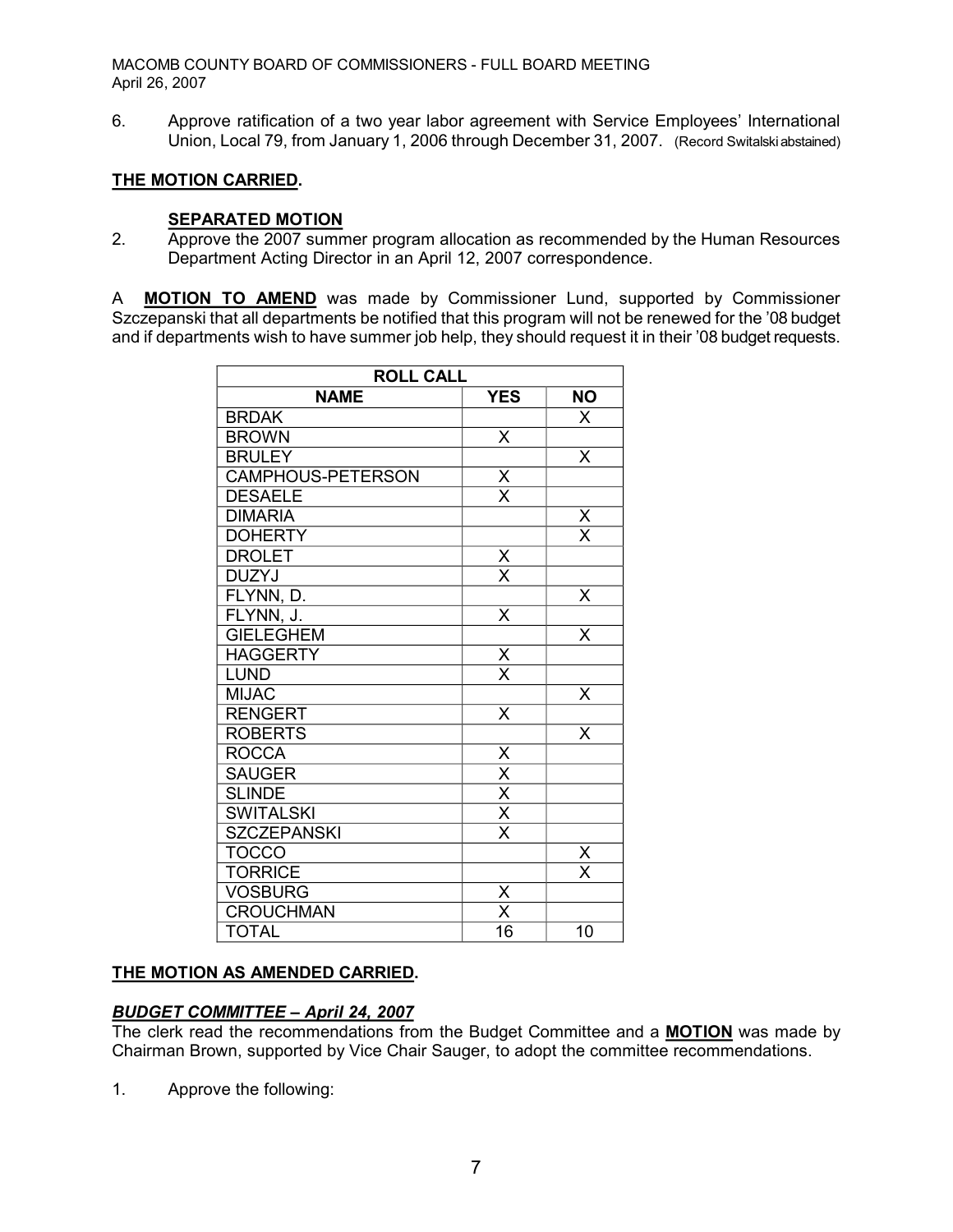Amending the budgets of the Finance Department and the Circuit Court to transfer the Reimbursement Department to the Circuit Court; and

Authorize to purchase fire related equipment and conduct MIOSHA required flow testing of air respirators within the Macomb County Jail. Approximate cost for fire related equipment is \$11,160; funds are available in the county contingency account. Funds necessary for training/testing will be obtained from the Corrections Officers Training Fund.

- 2. Approve payment of \$55,404.50 to Clinton Township from the Environmental Problems: Lake/River Fund for storm sewer mapping as approved May 19, 2005 and May 18, 2006.
- 3. Approve the 2007 equalization report as submitted by the Equalization Department.
- 4. Authorize to proceed with the solicitation of sealed bids for the installation of an emergency generator. Bids results would be forwarded to the Operational Services Committee for their review and approval. Funds for this project are available in the capital budget.
- 5. Adopt the 2007 budget calendar for the 2008 operating budget and concur with the Finance Director's recommendation that personnel, reclassifications and/or programs and operations to be considered for inclusion in the 2008 budget would require a net decrease in funding from county sources. (Record Bruley, DiMaria and Lund **NO** votes)
- 6. Adopt a county drain debt requirement of .0055 mill for the year 2008.

## **THE MOTION CARRIED.**

## *FINANCE COMMITTEE – April 25, 2007*

The clerk read the recommendations from the Finance Committee and a **MOTION** was made by Chair Slinde, supported by Vice Chair Szczepanski, to adopt the committee recommendations.

- 1. Approve the monthly bills (with corrections, deletions and/or addenda) and authorize payment; further, to approve the payroll in the total amount of \$10,550,354.80, with necessary modifications to the appropriations.
- 2. Approve the request of Mr. Frank Krycia, Assistant Corporation Counsel, for a 60 day extension in negotiating a lease agreement at the Verkuilen building with Legal Aid Defenders and Lakeshore Legal Aid.
- 3. Award the Plumbing Revisions Project Court Building to the low bidder, Builder's, Inc., in the amount of \$244,000; funds are available in the capital budget.
- 4. Approve the estimated guaranteed maximum price (GMP) for construction of the 422 District Court in the amount of \$6,459,007. The purpose of this intermediate approval is to authorize E. Gilbert & Sons to release contracts to previous subcontractors for the continuation of work and to fast track project reactivation. This approval is with the understanding that a final GMP will come before the board in May, following bidding of unassigned trades and work scope

## **THE MOTION CARRIED.**

## **RESOLUTIONS/TRIBUTES**

A **MOTION** was made by Commissioner Haggerty, supported by Commissioner Rengert to adopt the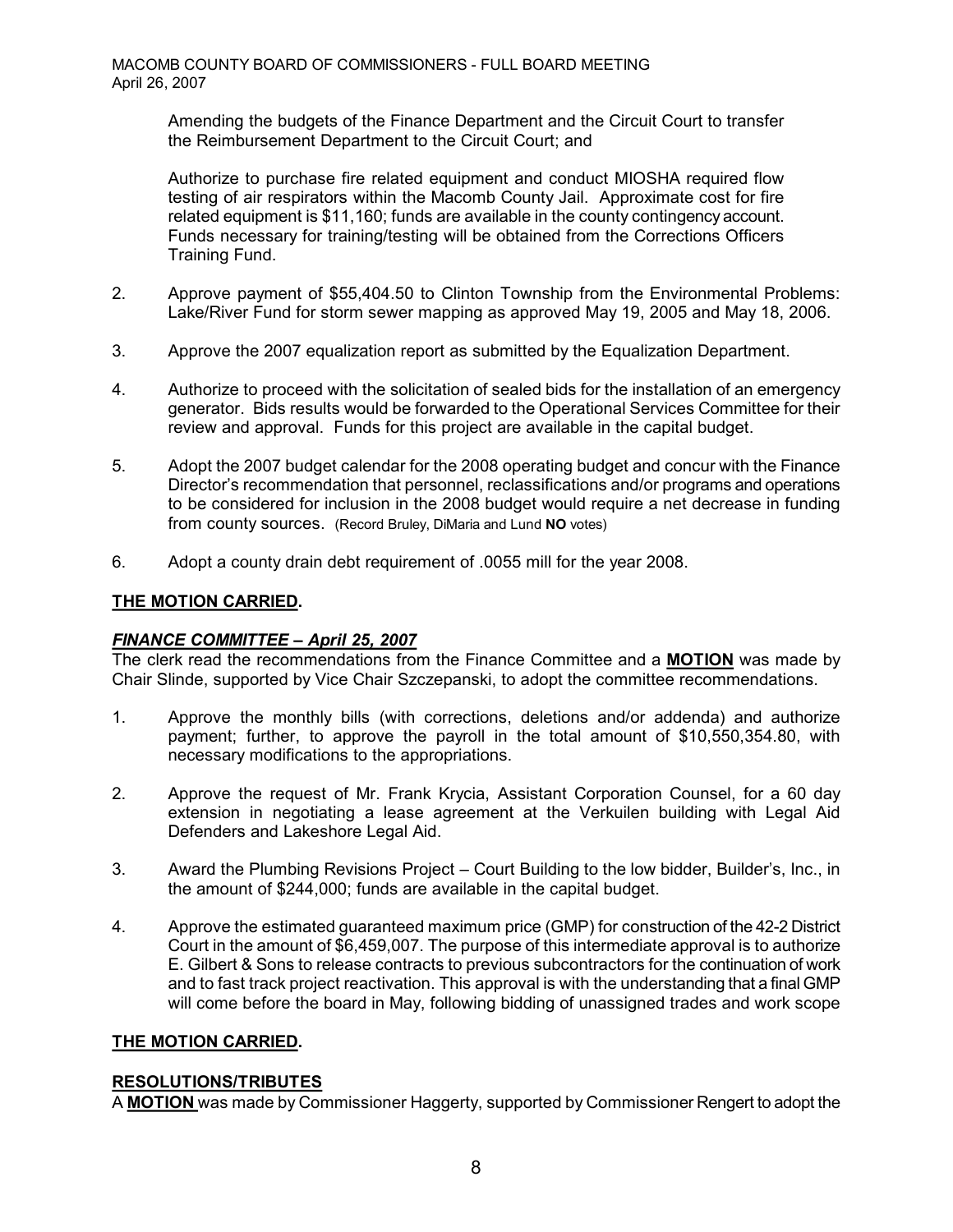MACOMB COUNTY BOARD OF COMMISSIONERS - FULL BOARD MEETING April 26, 2007

Resolutions and Tributes in their entirety.

| Res. No. 07-28 | Commending Yvonne Olmstead, JJC Teacher - Retirement (offered by<br>Rengert; recommended by JPS Committee on 04/16/07)                                                                                  |
|----------------|---------------------------------------------------------------------------------------------------------------------------------------------------------------------------------------------------------|
| Res. No. 07-29 | Commending Virginia Wood, Richmond High School Teacher - Retirement<br>(offered by Rengert; recommended by JPS Committee on 04/16/07)                                                                   |
| Res. No. 07-33 | Commending Shelby Township Kiwanis 50 <sup>th</sup> Anniversary (offered by Lund;<br>include Brown and Szczepanski; recommended by Budget Committee on<br>04/24/07)                                     |
| Res. No. 07-22 | Honoring Lou Mioduszewski - Retirement (offered by Rengert; recommended<br>by Finance Committee on 04/25/07)                                                                                            |
| Res. No. 07-23 | Commending South River Elementary School - Honored as a Michigan Blue<br>Ribbon Exemplary School (offered by Camphous-Peterson; recommended by<br>Finance Committee on 04/25/07)                        |
| Res. No. 07-24 | Honoring Karl Mark Pall for his dedication to Preserving and Teaching<br>Macomb County History (offered by DeSaele; include Brdak, Slinde and<br>Vosburg; recommended by Finance Committee on 04/25/07) |
| Res. No. 07-25 | Declaring 2007 as the Year of the Child in Michigan (offered by Board Chair;<br>recommended by Finance Committee on 04/25/07)                                                                           |
| Res. No. 07-26 | Commending timothy Wyckstandt - Eagle Scout (offered by Slinde;<br>recommended by finance Committee on 04/25/07)                                                                                        |
| Res. No. 07-27 | Commending Edna Rita Presley $-90th$ Birthday (offered by Haggerty and<br>Torrice; recommended by Finance Committee on 04/25/07)                                                                        |
| Res. No. 07-30 | Proclaiming April 25, 2007 as Start Walking at Work Day in Macomb County<br>(offered by Board Chair; recommended by Finance Committee on 04/25/07)                                                      |
| Res. No. 07-32 | Commending Marvin Al-Khafaji - Named as 2007 "Arab American<br>Professional of the Year" (offered by D. Flynn, Mijac and Switalski;<br>recommended by Finance Committee on 04/25/07)                    |
| Res. No. 07-31 | Welcoming St. Mary's Assyrian Church to Macomb County (offered by D.<br>Flynn, Bruley and Switalski; recommended by Finance Committee on<br>04/25/07)                                                   |
| Res. No. 07-34 | Honoring Primary Insurance Agency Group, LLC for being recognized as one<br>of Michigan's Best Small Businesses (offered by Vosburg and D. Flynn)                                                       |
| Res. No. 07-35 | Approving Project Area, establishing project district area and appointing two<br>additional directors (offered by PED committee chair)                                                                  |
|                |                                                                                                                                                                                                         |

## **THE MOTION CARRIED.**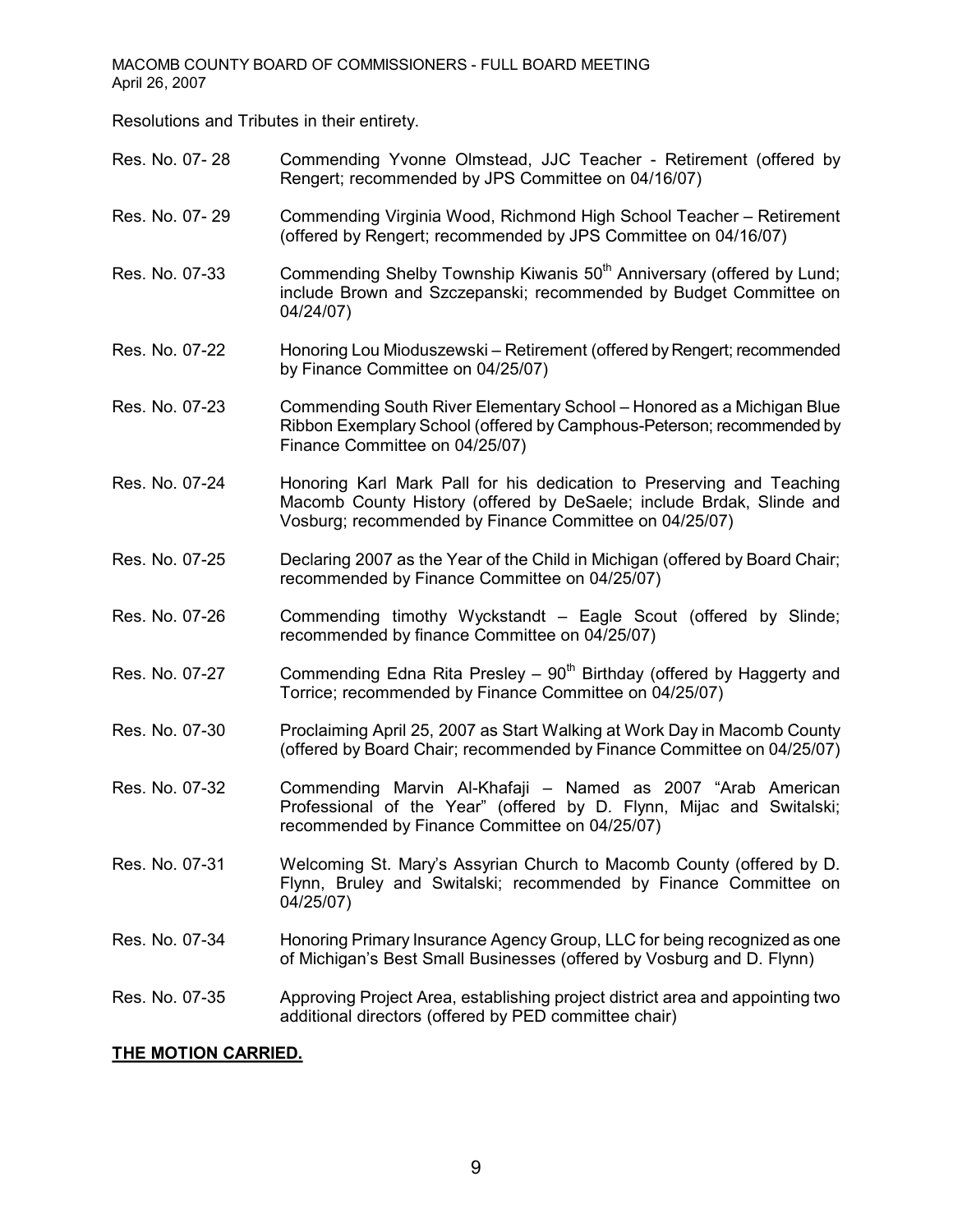MACOMB COUNTY BOARD OF COMMISSIONERS - FULL BOARD MEETING April 26, 2007

## **ITEM WAIVED BY BUDGET COMMITTEE CHAIR:**

A **MOTION** was made by Commissioner J. Flynn, supported by Commissioner Duzyj to approve entering into an Agreement with Citizens Research Council of Michigan for Analysis of Executive Forms of County government.

A discussed ensued.

A **MOTION TO REFER** BACK TO COMMITTEE was made by Commissioner Lund, supported by Commissioner Szczepanski.

The discussion continued.

| ROLL CALL VOTE ON REFERRAL |                                                                                  |                         |
|----------------------------|----------------------------------------------------------------------------------|-------------------------|
| <b>NAME</b>                | <b>YES</b>                                                                       | <b>NO</b>               |
| <b>BRDAK</b>               |                                                                                  | X                       |
| <b>BROWN</b>               | X                                                                                |                         |
| <b>BRULEY</b>              |                                                                                  | $\overline{\mathsf{x}}$ |
| CAMPHOUS-PETERSON          |                                                                                  |                         |
| <b>DESAELE</b>             | $\times$<br>$\times$<br>$\times$<br>$\times$<br>$\times$<br>$\times$<br>$\times$ |                         |
| <b>DIMARIA</b>             |                                                                                  |                         |
| <b>DOHERTY</b>             |                                                                                  |                         |
| <b>DROLET</b>              |                                                                                  |                         |
| <b>DUZYJ</b>               |                                                                                  |                         |
| FLYNN, D.                  |                                                                                  | X                       |
| FLYNN, J.                  | X                                                                                |                         |
| <b>GIELEGHEM</b>           |                                                                                  | X                       |
| <b>HAGGERTY</b>            | $\frac{\mathsf{X}}{\mathsf{X}}$                                                  |                         |
| <b>LUND</b>                |                                                                                  |                         |
| <b>MIJAC</b>               |                                                                                  | X                       |
| <b>RENGERT</b>             | X                                                                                |                         |
| <b>ROBERTS</b>             |                                                                                  | X                       |
| <b>ROCCA</b>               |                                                                                  |                         |
| <b>SAUGER</b>              | $\frac{x}{x}$                                                                    |                         |
| <b>SLINDE</b>              |                                                                                  |                         |
| <b>SWITALSKI</b>           |                                                                                  | X                       |
| <b>SZCZEPANSKI</b>         | X                                                                                |                         |
| <b>TOCCO</b>               |                                                                                  | X                       |
| <b>TORRICE</b>             |                                                                                  | $\overline{\mathsf{x}}$ |
| <b>VOSBURG</b>             | Χ                                                                                |                         |
| <b>CROUCHMAN</b>           | $\overline{\mathsf{x}}$                                                          |                         |
| <b>TOTAL</b>               | 17                                                                               | 9                       |

## **THE MOTION TO REFER PASSED.**

#### **ITEM WAIVED BY OPERATIONAL SERVICES CHAIR**

A **MOTION** was made by Commissioner Duzyj, supported by Commissioner Lund, to approve rooftop License/Lease Agreement for the WiFi Macomb Initiative.

**THE MOTION CARRIED.** (Record Drolet **NO** vote)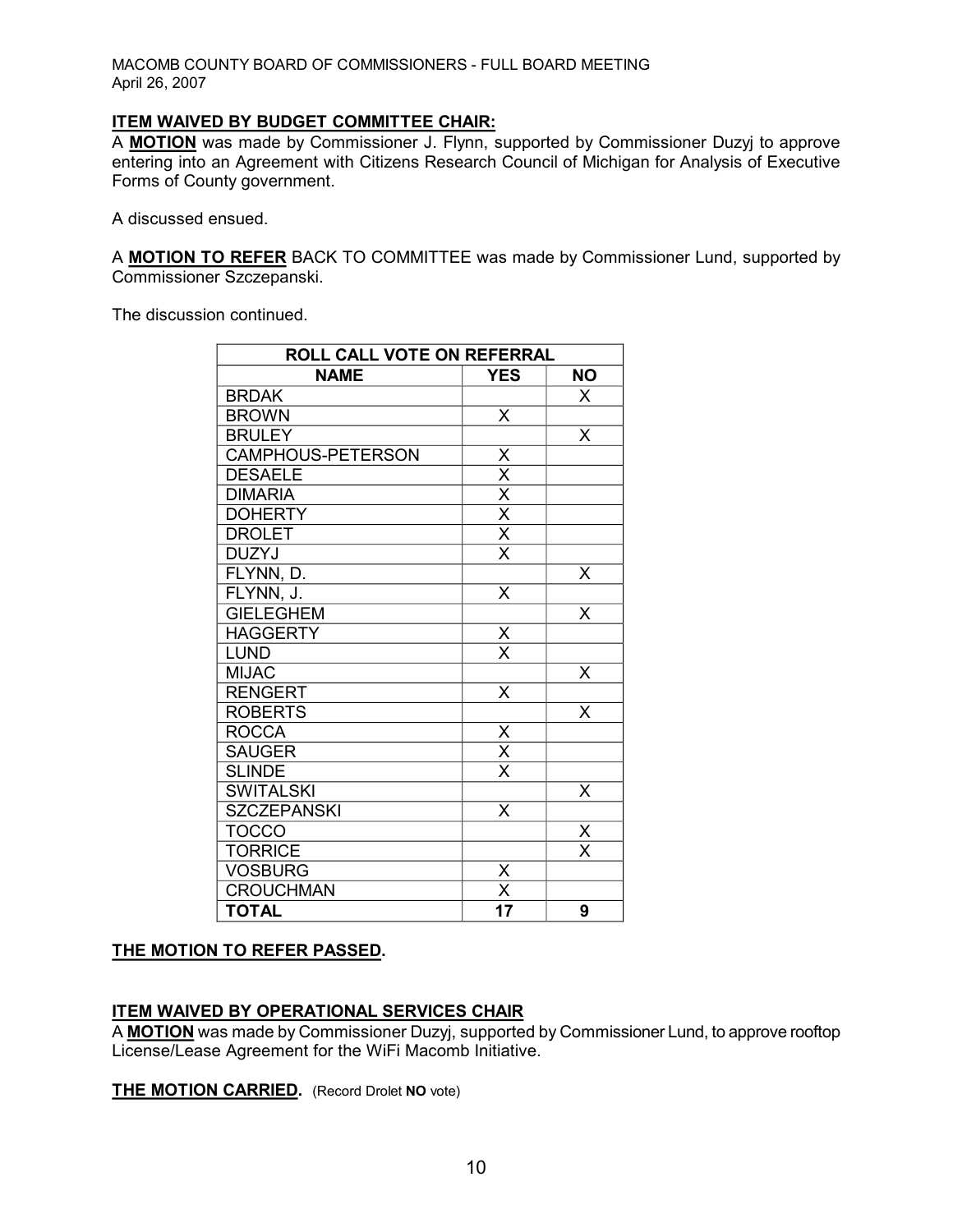MACOMB COUNTY BOARD OF COMMISSIONERS FULL BOARD MEETING April 26, 2007

## **APPOINTMENTS**

Commissioner Roberts asked to separate Item A. There were **No** objections.

A vote was taken on the following:

### b) **JURY COMMISSION**

A **MOTION** was made by Commissioner J. Flynn, supported by Commissioner Brdak to re appoint William Froberg and Shirley Mile to the Jury Commission for a term beginning June 1, 2007 and expiring on May 31, 2013, and **THE MOTION CARRIED**.

#### **SEPARATED MOTION**

## a) **BROWNFIELD REDEVELOPMENT AUTHORITY**

A MOTION was made to appoint Commissioner Camphous-Peterson to the vacant position on the Brownfield Redevelopment Authority, term expiring September 30, 2007.

| <b>ROLL CALL VOTE</b> |                                 |                                     |
|-----------------------|---------------------------------|-------------------------------------|
| <b>NAME</b>           | <b>YES</b>                      | <b>NO</b>                           |
| <b>BRDAK</b>          |                                 | X                                   |
| <b>BROWN</b>          | X                               |                                     |
| <b>BRULEY</b>         |                                 | X                                   |
| CAMPHOUS-PETERSON     | $\frac{\mathsf{X}}{\mathsf{X}}$ |                                     |
| <b>DESAELE</b>        |                                 |                                     |
| <b>DIMARIA</b>        |                                 | $\frac{\overline{x}}{\overline{x}}$ |
| <b>DOHERTY</b>        |                                 |                                     |
| <b>DROLET</b>         | X                               |                                     |
| <b>DUZYJ</b>          |                                 | $\frac{x}{x}$                       |
| FLYNN, D.             |                                 |                                     |
| FLYNN, J.             | Χ                               |                                     |
| <b>GIELEGHEM</b>      |                                 | X                                   |
| <b>HAGGERTY</b>       | $\frac{\mathsf{x}}{\mathsf{x}}$ |                                     |
| <b>LUND</b>           |                                 |                                     |
| <b>MIJAC</b>          |                                 | X                                   |
| <b>RENGERT</b>        | X                               |                                     |
| <b>ROBERTS</b>        |                                 | X                                   |
| <b>ROCCA</b>          |                                 |                                     |
| <b>SAUGER</b>         | $\frac{X}{X}$                   |                                     |
| <b>SLINDE</b>         |                                 |                                     |
| <b>SWITALSKI</b>      |                                 | X                                   |
| <b>SZCZEPANSKI</b>    | X                               |                                     |
| <b>TOCCO</b>          |                                 | $\frac{\mathsf{x}}{\mathsf{x}}$     |
| <b>TORRICE</b>        |                                 |                                     |
| <b>VOSBURG</b>        |                                 |                                     |
| <b>CROUCHMAN</b>      | $\frac{x}{x}$                   |                                     |
| <b>TOTAL</b>          | 14                              | 12                                  |

#### **THE SEPARATED MOTION CARRIED.**

#### **NEW BUSINESS**

None